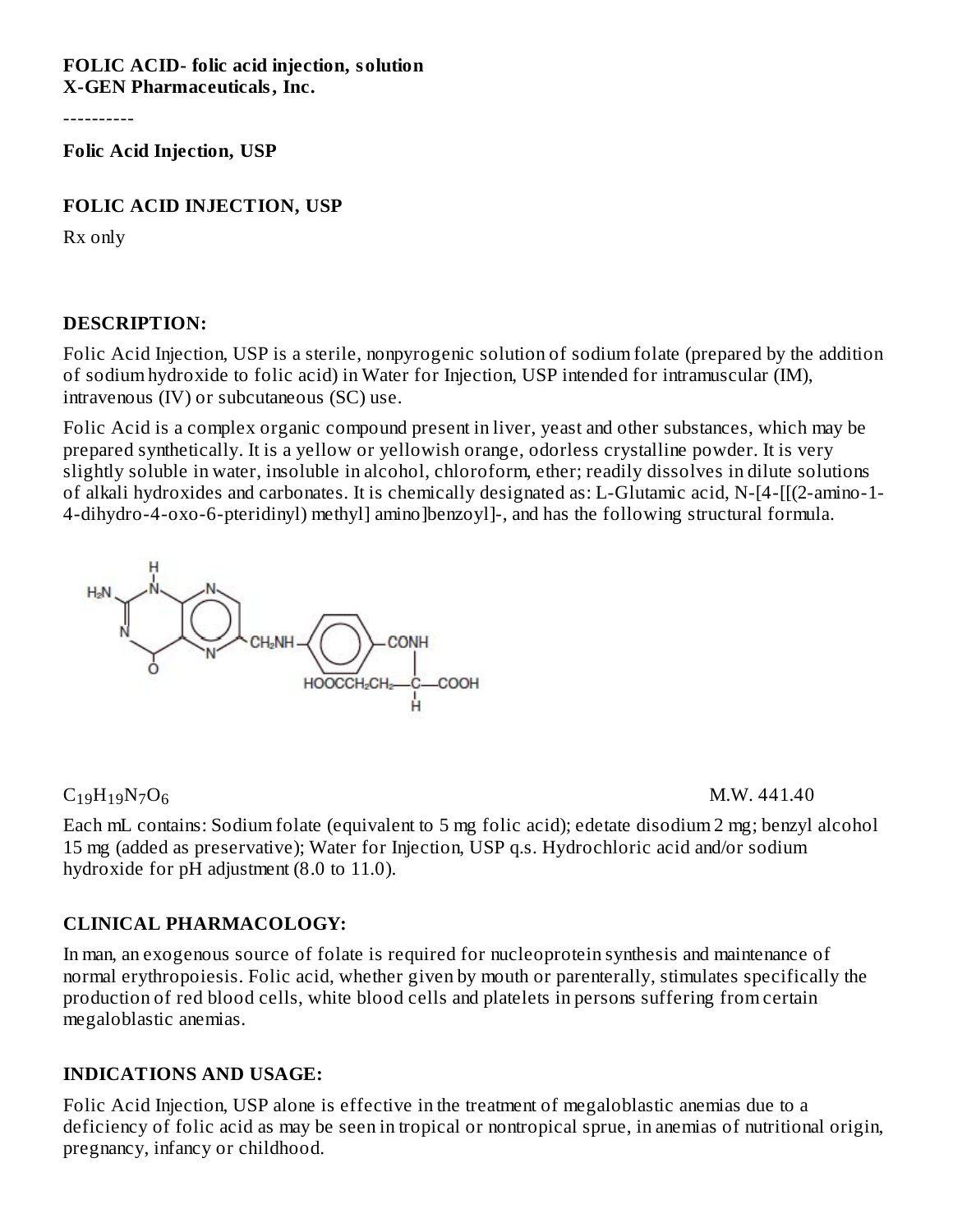### **WARNINGS:**

WARNING: This product contains aluminum that may be toxic. Aluminum may reach toxic levels with prolonged parenteral administration if kidney function is impaired. Premature neonates are particularly at risk because their kidneys are immature, and they require large amounts of calcium and phosphate solutions, which contain aluminum.

Research indicates that patients with impaired kidney function, including premature neonates, who receive parenteral levels of aluminum at greater than 4 to 5 mcg/kg/day accumulate aluminum at levels associated with central nervous system and bone toxicity. Tissue loading may occur at even lower rates of administration.

Folic acid alone is improper therapy in the treatment of pernicious anemia and other megaloblastic anemias where Vitamin  $B_{12}$  is deficient.

### **This product contains benzyl alcohol. Benzyl alcohol has been reported to be associated with a fatal "Gasping Syndrome" in premature infants.**

## **PRECAUTIONS:**

Folic acid in doses above 0.1 mg daily may obscure pernicious anemia in that hematologic remission can occur while neurological manifestations remain progressive.

## **ADVERSE REACTIONS:**

Allergic sensitization has been reported following both oral and parenteral administration of folic acid.

## **To report SUSPECTED ADVERSE REACTIONS, contact X-GEN Pharmaceuticals, Inc. at 1- 866- 390-4411 or FDA at 1-800-FDA-1088 or www.fda. gov/medwatch.**

# **DOSAGE AND ADMINISTRATION:**

*Parenteral Administration*: Intramuscular (IM), intravenous (IV) and subcutaneous (SC) routes may be used if the disease is exceptionally severe or if gastrointestinal absorption may be, or is known to be, impaired.

*Usual Therapeutic Dosage*—*In adults and children (regardless of age):* up to 1 mg daily. Resistant cases may require larger doses.

*Maintenance Level*: When clinical symptoms have subsided and the blood picture has become normal, a maintenance level should be used, i.e., 0.1 mg for infants and up to 0.3 mg for children under four years of age, 0.4 mg for adults and children four or more years of age and 0.8 mg for pregnant and lactating women, per day, but never less than 0.1 mg per day. Patient should be kept under close supervision and adjustment of the maintenance level made if relapse appears imminent.

In the presence of alcoholism, hemolytic anemia, anticonvulsant therapy or chronic infection, the maintenance level may need to be increased.

Parenteral drug products should be inspected visually for particulate matter and discoloration prior to administration, whenever solution and container permit.

# **HOW SUPPLIED:**

Folic Acid Injection, USP 50 mg per 10 mL (5 mg per mL) is available as:

Product NDC: 39822-1100-1

10 mL Multiple Dose, in a flip-top vial, packaged individually.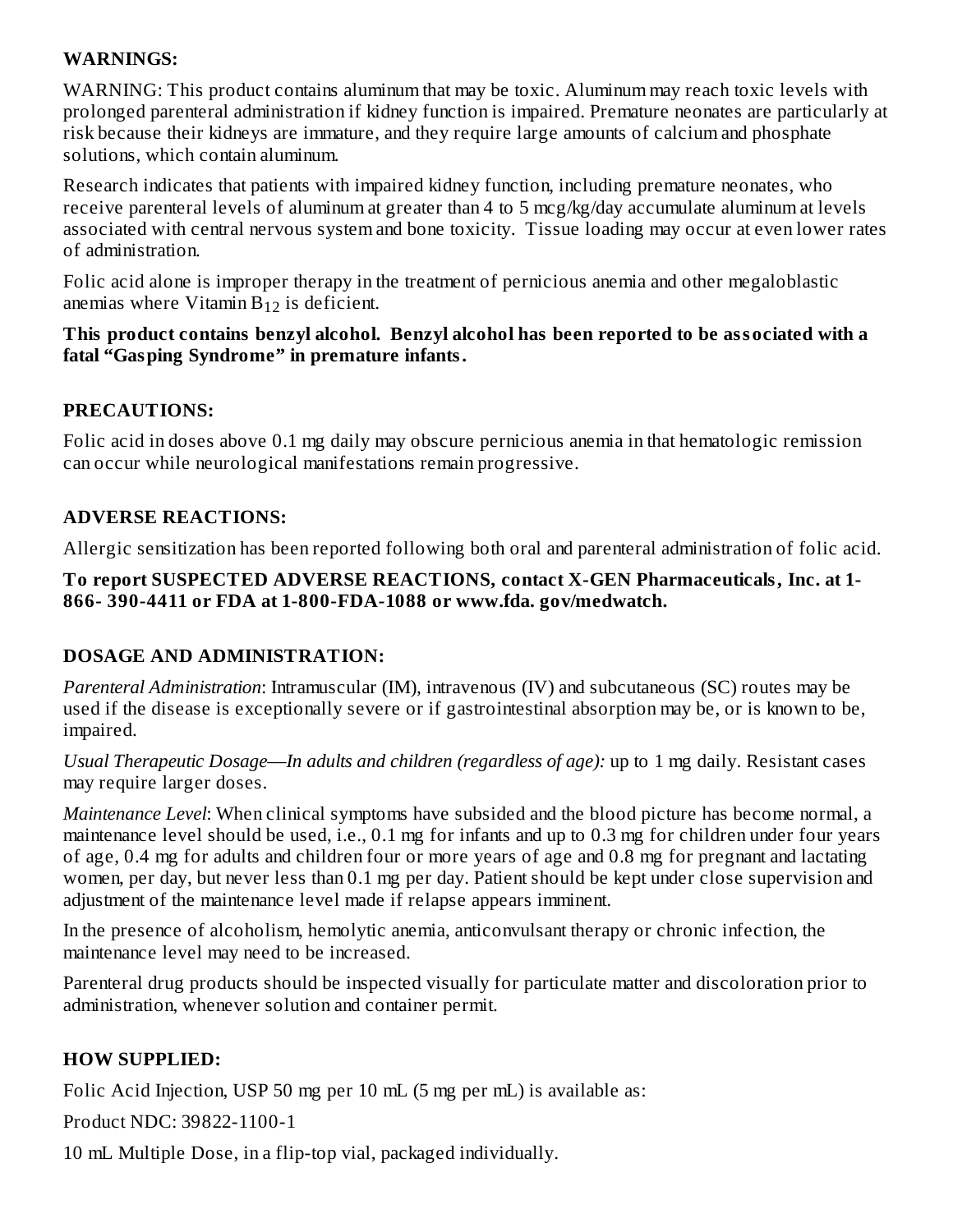Store at 20° to 25°C (68° to 77°F) [see USP Controlled Room Temperature].

## **PROTECT FROM LIGHT.**

Retain vial in carton until contents are used.

Manufactured by: Exela Pharma Sciences, LLC Lenoir, NC 28645 Manufactured for: X-GEN Pharmaceuticals, Inc. Big Flats, NY 14814 Revised: August 2019 FOLI-PI-02

# **PACKAGE LABEL - PRINCIPAL DISPLAY - Folic Acid 10 mL Vial Label NDC 39822-1100-1**

**Folic Acid Injection, USP**

**50 mg per 10 mL** (5 mg per mL)

For intramuscular, intravenous or subcutaneous use.

**10 mL** Multiple Dose Vial

Rx only



#### **FOLIC ACID** folic acid injection, solution **Product Information Product Type** HUMAN PRESCRIPTION DRUG **Ite m Code (Source )** NDC:39 8 22- 110 0